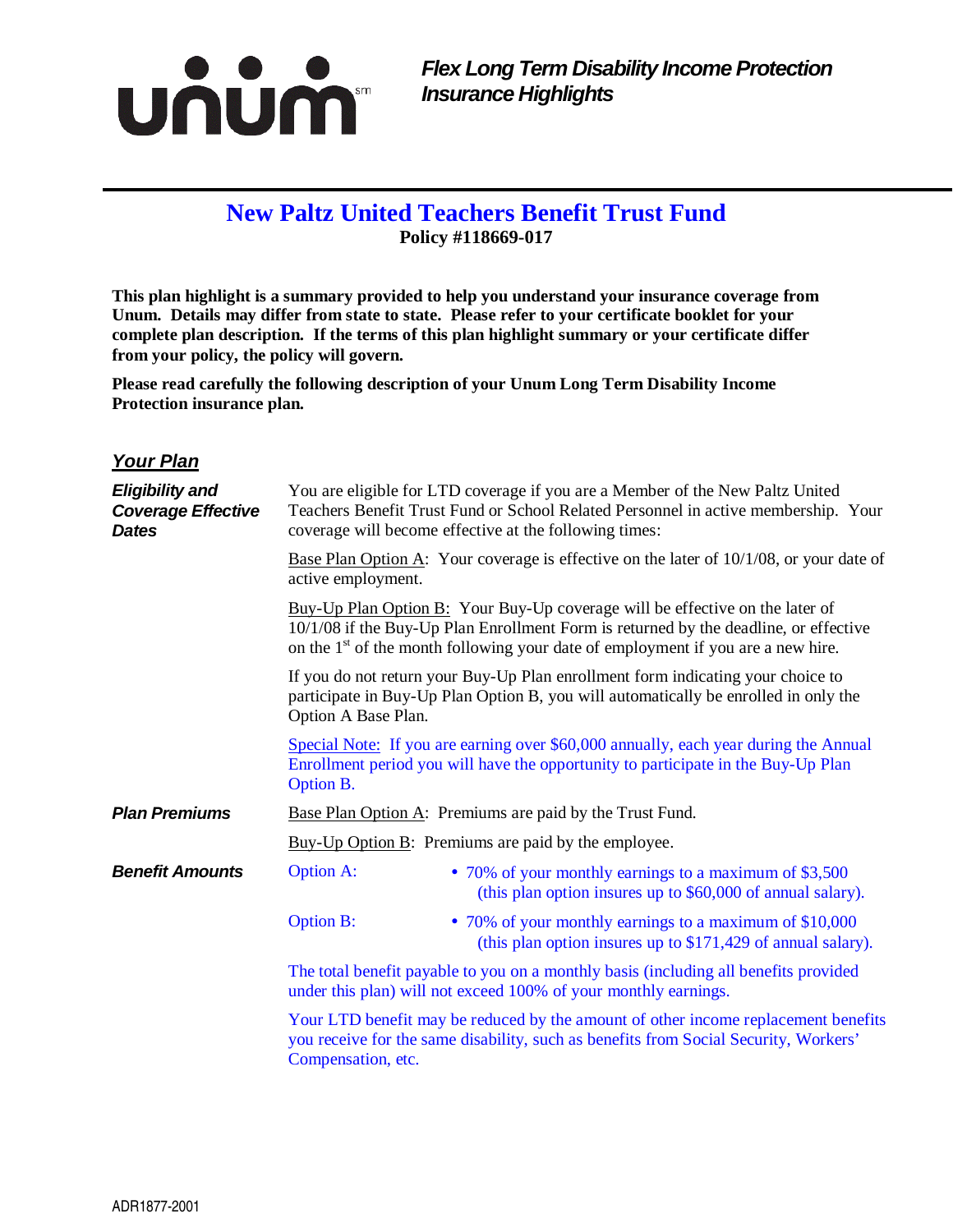| <b>Definition of</b><br><b>Disability</b> | You would be considered disabled and eligible for benefits because of sickness or<br>injury if:                                                                                                                                                                                                                                                                    |  |  |
|-------------------------------------------|--------------------------------------------------------------------------------------------------------------------------------------------------------------------------------------------------------------------------------------------------------------------------------------------------------------------------------------------------------------------|--|--|
|                                           | you are limited from performing the material and substantial duties of your regular<br>$\bullet$<br>occupation; and                                                                                                                                                                                                                                                |  |  |
|                                           | you have a 20% or more loss in indexed monthly earnings due to the same<br>$\bullet$<br>sickness or injury.                                                                                                                                                                                                                                                        |  |  |
| <b>Elimination Period</b>                 | The Elimination Period is the length of time of continuous disability which must be<br>satisfied before you are eligible to receive benefits. LTD benefits would begin on the<br>later of 180 consecutive days of disability, as described in the definition above, or the<br>date your accumulated sick leave or salary continuation payments end, if applicable. |  |  |
| <b>Benefit Duration</b>                   | Your duration of benefits is based on your age when the disability occurs according to<br>the following schedule:                                                                                                                                                                                                                                                  |  |  |

| <b>Year of Birth</b> | <b>Social Security Normal</b><br><b>Retirement Age/Unum</b><br><b>Maximum Period of Payment</b> |
|----------------------|-------------------------------------------------------------------------------------------------|
| On or before 1937    | 65 years                                                                                        |
| 1938                 | 65 years, 2 months                                                                              |
| 1939                 | 65 years, 4 months                                                                              |
| 1940                 | 65 years, 6 months                                                                              |
| 1941                 | 65 years, 8 months                                                                              |
| 1942                 | 65 years, 10 months                                                                             |
| 1943 - 1954          | 66 years                                                                                        |
| 1955                 | 66 years, 2 months                                                                              |
| 1956                 | 66 years, 4 months                                                                              |
| 1957                 | 66 years, 6 months                                                                              |
| 1958                 | 66 years, 8 months                                                                              |
| 1959                 | 66 years, 10 months                                                                             |
| On or after 1960     | 67 years                                                                                        |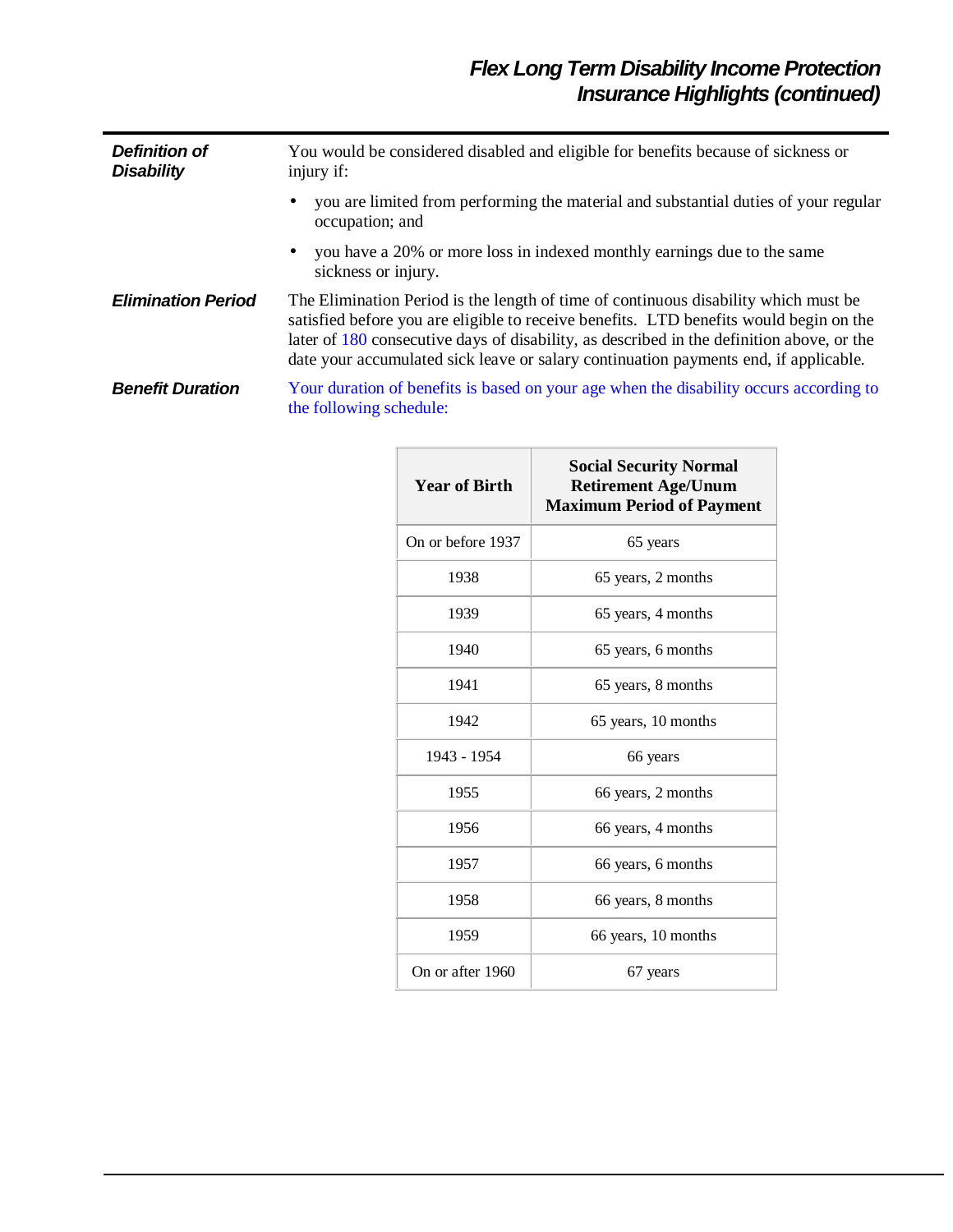| <u>Additional</u>                                                         |                                                                                                                                                                                                                                                                                                                                                                                                                                                                                                        |  |
|---------------------------------------------------------------------------|--------------------------------------------------------------------------------------------------------------------------------------------------------------------------------------------------------------------------------------------------------------------------------------------------------------------------------------------------------------------------------------------------------------------------------------------------------------------------------------------------------|--|
| <b>Benefits</b>                                                           |                                                                                                                                                                                                                                                                                                                                                                                                                                                                                                        |  |
| <b>Worldwide</b><br><b>Emergency Travel</b><br><b>Assistance Services</b> | A 24-hour network of emergency medical and legal resources offers valuable<br>protection for you and your family when traveling more than 100 miles from home.<br>With just one call, you have access to a global network of highly qualified<br>professionals trained to manage any travel emergency. (Note that spouses<br>traveling on business are not eligible.)                                                                                                                                  |  |
| <b>Disability Plus Benefit</b>                                            | With the Disability Plus rider, if you are "severely" disabled -- have also lost the<br>ability to independently perform two of six Activities of Daily Living (ADLs) or<br>suffered a deterioration or loss in intellectual capacity -- according to the policy<br>definition, you would be eligible to receive an additional 30% of your basic<br>monthly earnings to a maximum monthly benefit of \$5,000. The six ADLs are:<br>bathing, dressing, toileting, transferring, continence, and eating. |  |
|                                                                           | Note: You must have qualified under the definition of basic disability and be<br>receiving basic disability benefits in order to be eligible for this additional<br>benefit payment and all of the policy provisions that exclude or limit<br>coverage also apply to the Disability Plus Benefit.                                                                                                                                                                                                      |  |
| <b>Survivor Benefit</b>                                                   | Unum will pay your eligible survivor a lump sum benefit equal to 3 months of your<br>gross disability payment.                                                                                                                                                                                                                                                                                                                                                                                         |  |
|                                                                           | This benefit will be paid if, on the date of your death, your disability had<br>continued for 180 or more consecutive days, and you were receiving or were<br>entitled to receive payments under the plan. If you have no eligible survivors,<br>payment will be made to your estate, unless there is none. In this case, no<br>payment will be made. However, we will first apply the survivor benefit to any<br>overpayment which may exist on your claim.                                           |  |
| <b>Waiver of Premium</b>                                                  | You will not be required to pay LTD premiums as long as you are receiving LTD<br>benefits.                                                                                                                                                                                                                                                                                                                                                                                                             |  |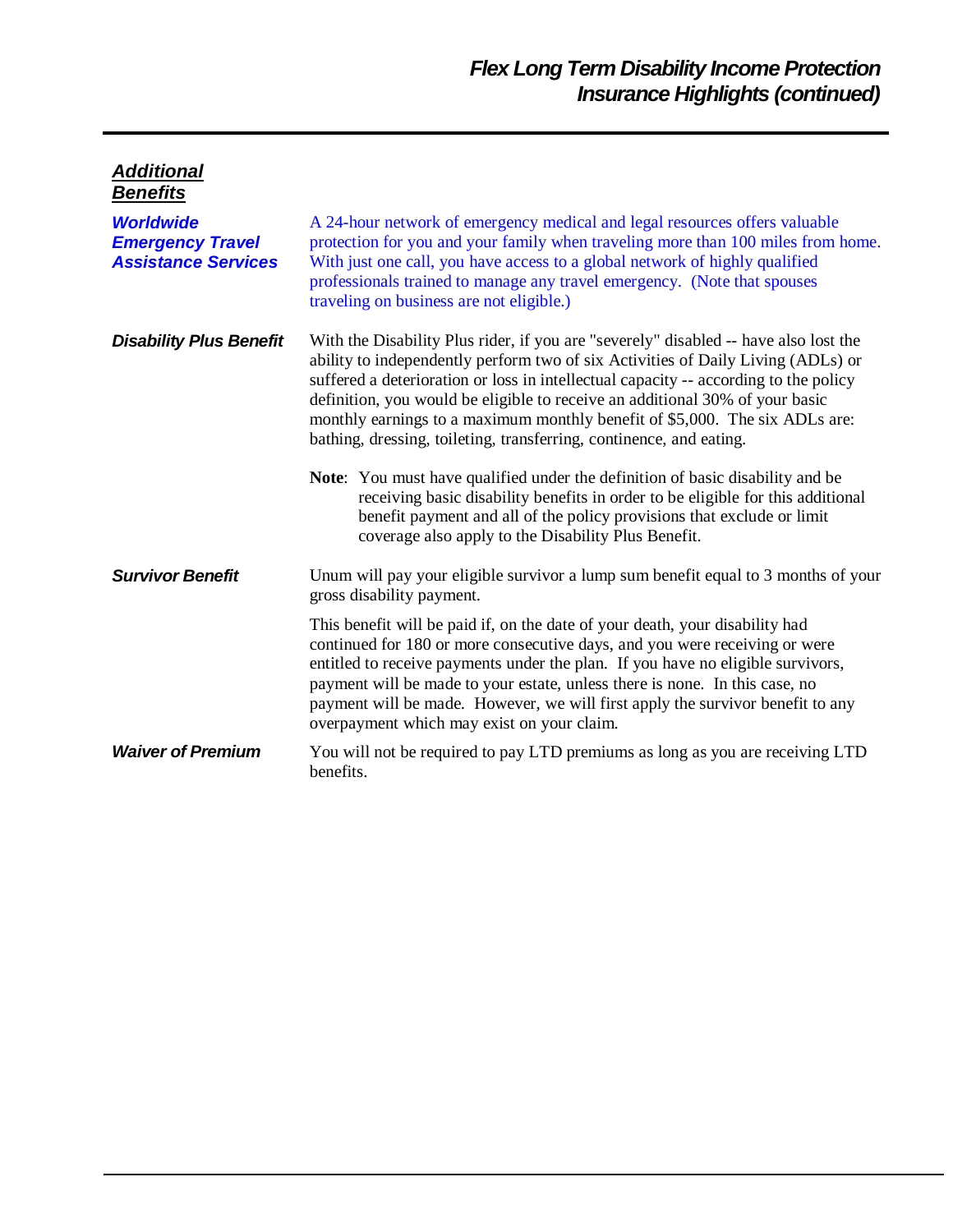## **Limitations/Exclusions/ Termination of Coverage Pre-existing Condition Limitation**  You have a pre-existing condition if: • you received medical treatment, consultation, care or services including diagnostic measures, or took prescribed drugs or medicines in the 3 months just prior to your effective date of coverage or the effective date of participation in Buy-Up Plan Option B; and • the disability begins in the first 12 months after your effective date of coverage If you have a disability caused by, contributed to by or resulting from your pre-existing condition, - you will not be entitled to receive benefit payments during the first 12 months after your effective date of coverage; - benefit payments are not payable for such period and will not be paid at any time; and - to receive benefit payments after such period, you must continue to be disabled and meet all other terms and conditions under the plan. Benefit payments for which you qualified but were not entitled to receive due to your pre-existing condition are included in calculating the number of months of benefits and number of payments you have received for all purposes under this plan. **Mental and Nervous Limitation**  LTD benefits would be paid for 24 months per lifetime for disabilities caused by mental illness that meet the definition of disability. Mental and nervous benefits would continue beyond 24 months only if you are institutionalized or hospitalized as a result of the disability. **Instances When Benefits Would Not Be Paid**  Benefits would not be paid for disabilities caused by, contributed to by, or resulting from: • intentionally self-inflicted injuries; active participation in a riot; participation in a felony; war, declared or undeclared, or any act of war; • pre-existing conditions (see definition).